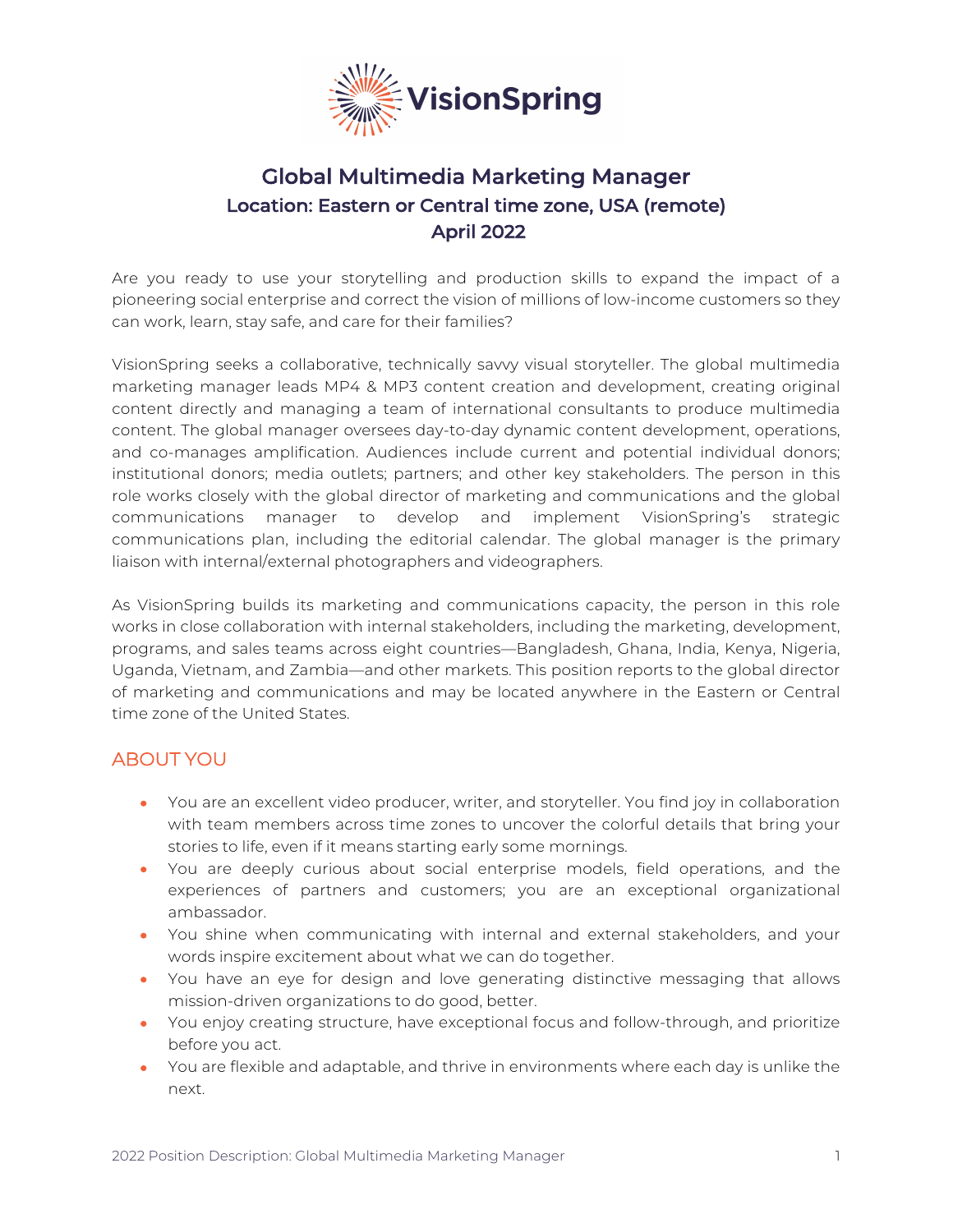

## ABOUT US

- VisionSpring is creating access to affordable eyewear, everywhere. Clear vision creates opportunities for increased learning, work, safety, civic participation, and quality of life.
- As a social enterprise, social change motivates us first. Our focus on sales and revenue targets serves and advances our mission objective—to increase functioning, productivity, and income earning potential for our low-income consumers by correcting refractive error with eyeglasses.
- We are working to transform the systemic dysfunction of an optical market that has failed to deliver eyeglasses—a 700-year-old technology—to 1.1 billion consumers in need of vision correction, most of whom live on less than \$4 a day.
- We serve low-income consumers, not as beneficiaries but as customers. Our customers expect a high-quality and affordable product, and they will spend limited discretionary income for the immediate and tangible benefits of vision correction.
- By selling eyeglasses, we awaken new demand and seed a viable market. By selling new eyeglasses we are able to serve four times as many people per dollar input than the alternative of donating recycled ones. To efficiently scale, we must deliver each new unit with lower cost.
- We run our business on both sales metrics and social impact measures. We use a range of organizational forms and practices to get the job done.
- We believe in scaling our impact, not our organization. We are a lean team of doers.

## WHAT YOU'LL DO

Content Creation, Development, and Oversight

- Work closely with the CEO to master the visual and written production of the VisionSpring "voice."
- Work globally with key internal stakeholders, i.e. development, sales, programs, and HR teams, to create the multimedia materials they need to succeed.
- Capitalize on opportunities to teach colleagues how to create dynamic content with the VisionSpring voice.
- Write and edit high-performance content including videos, social media posts, annual and quarterly reports, donor communications, fact sheets, website collateral, briefings, newsletters, blogs, and scripts.
- Maintain VisionSpring's brand throughout all content including appropriate use of logo, consistent look and feel, and messaging.
- Build and manage a team of international consultants to produce multimedia content for omnichannel publication.
- Manage major editorial projects including multimedia annual reports, digital catalogs, and short- and long-form documentaries.
- Co-manage day-to-day multimedia communications operations creating content, editing, and contributing to the design of social media campaigns, grant proposals, and digital and print materials for programs, products, press opportunities, and publicity amplification.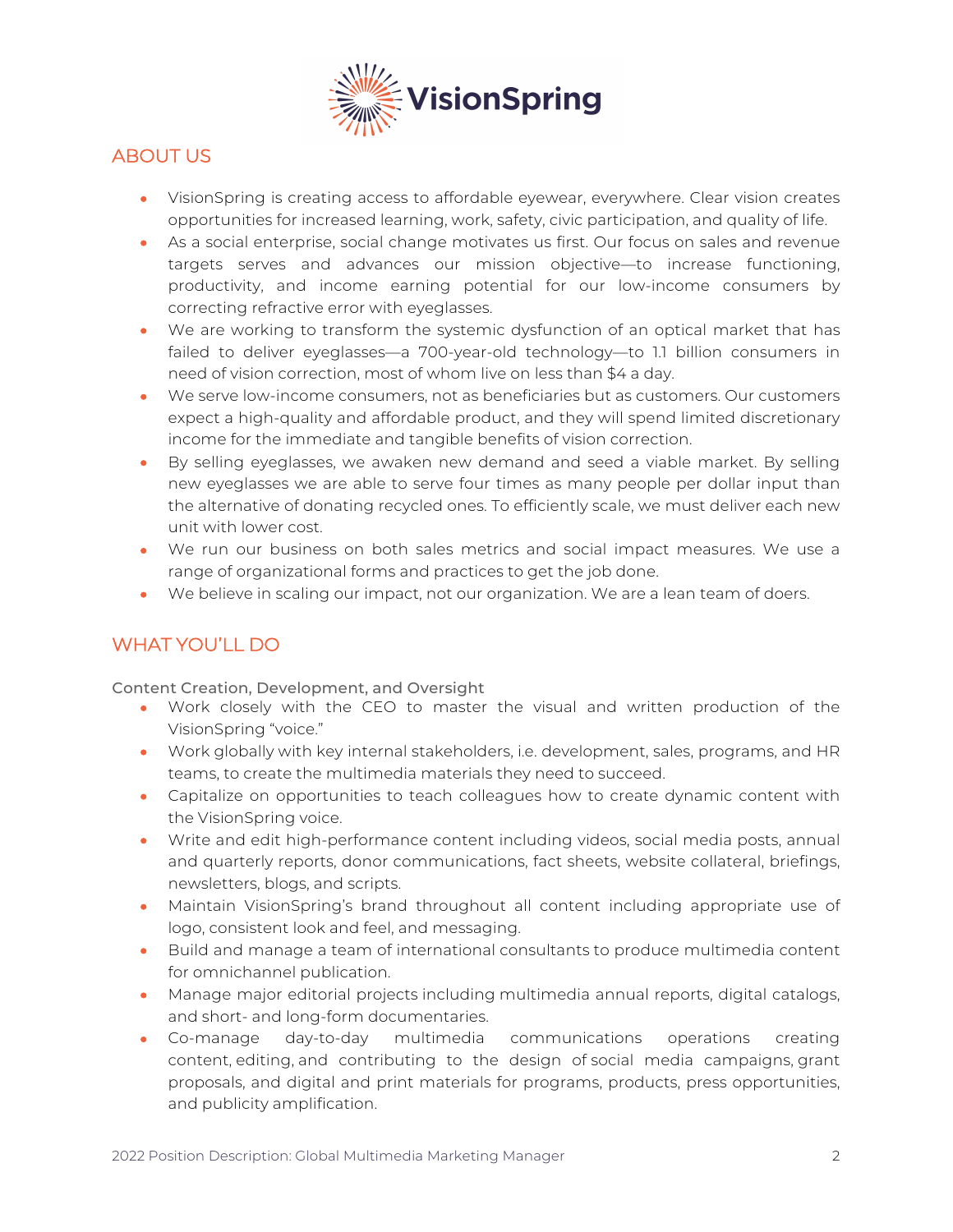

Strategy, Planning, and Reporting

- Work with global director of marketing and communications to develop and implement a strategic communications plan that amplifies VisionSpring's story.
- Create and develop a content creation program, including co-management of the editorial calendar and process.
- Track communication activities, prepare and submit content performance reports and plans to scale.
- Create and design a dynamic tactical content strategy and a 3-5-year multimedia road map with key KPIs to measure success as VisionSpring creates, delivers, and publishes engaging content.
- Identify leaders in multimedia content. Analyze their effective practices to determine feasibility for implementing similar content strategies.
- Contribute to reports on marketing and communications metrics.

Website and Digital Marketing Management

- Develop and manage VisionSpring's website, co-create and update content and blogs regularly, and identify opportunities to improve visitor conversion rates.
- Assess and drive the development of the website's current and future user interface (UI) to improve the user experience (UX). Manage and serve as VisionSpring's advocate when negotiating and managing design, timelines, and deliverables with external and internal web design resources.
- Lead the development and creation of a global website that captures web traffic, curating and converting users into partners, donors, and/or advocates through effective design.
- Implement a staged website redesign leveraging external UI/UX designers and coders.
- Design and implement an international SEO strategy that builds out a Google My Business account and improves mobile responsiveness, link building, and partner reviews and ratings while working in tandem with internal and external resources.
- Leverage Google Analytics to develop future digital content strategy.
- Create and execute full lifecycle multimedia campaigns, from inception through market launch, and manage performance metrics, learning, and iteration.

Media Engagement

- Support promotion of fundraising and business development opportunities through dynamic content that will enhance VisionSpring's reputation externally, including securing television speaking engagements for leaders and managing multimedia for publicity events and other thought leadership opportunities.
- Coach colleagues in preparation for interviews, workshops, events, and press briefings to advance the mission with national and international media.

### WHAT'S REQUIRED

- Minimum of 7-10 years of relevant work experience.
- Strong script writing skills and the ability to proofread at an advanced level.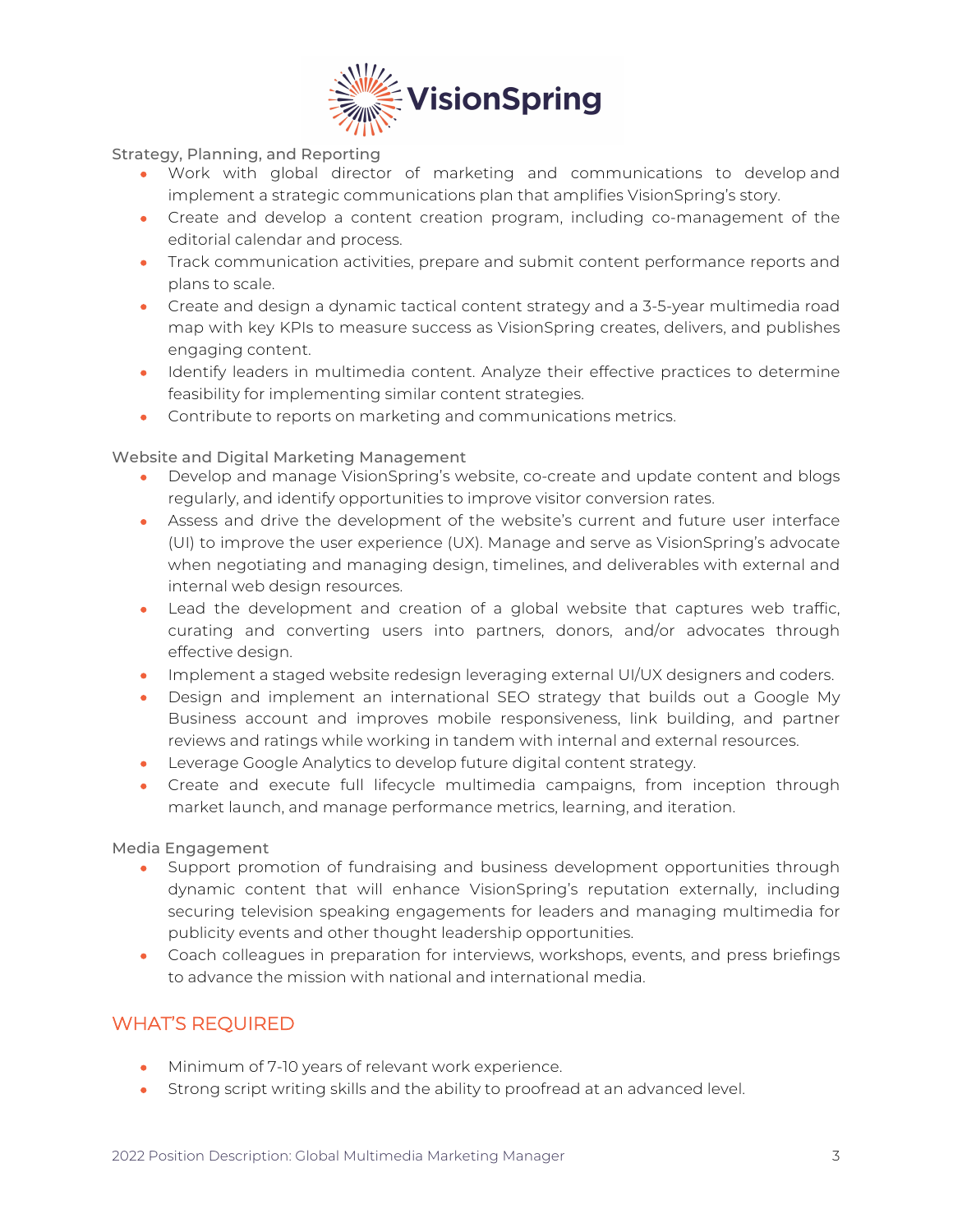

- Experience in media production.
- Advanced skills in video editing through Adobe Premiere, proficient in Microsoft Word, PowerPoint, and experience using Adobe Creative Cloud.
- Experience using Google Analytics, Google Ads, and PPC.
- Impeccable attention to detail with strong project management, organizational, and analytical skills.
- Bachelor's degree in filmmaking, journalism, communications, or a liberal arts field.
- Comfort with a flexible work schedule and working across multiple time zones.
- Experience, and a commitment to, working respectfully with a diverse team; experience collaborating with outside consultants to move projects forward.
- Demonstrated interest in social enterprise models and desire to learn how to articulate and share VisionSpring's unique approach.
- Must meet the highest standards of ethics and personal integrity, with a demonstrated capacity for discretion and for handling sensitive information with care.
- Must be highly organized with extraordinary follow through and a strong personal sense of accountability.
- Must be legally and permanently authorized to work in the United States.
- Must be able to travel, up to 25% of time, for domestic and international assignments to locations with limited infrastructure.
- You will impress us if you have any of the following: (1) Advanced degree in communications, public relations, or another related field; (2) Experience working with the media (print, television, online) including the development, successful delivery, and uptake of press releases; (3) Experience living in a low-income setting and/or working/studying across languages and cultures; (4) Experience crafting communications for social enterprises and/or nonprofits. (5) Understanding of the PR supply chain; and/or (6) Experience using marketing automation platforms.

### **COMPENSATION**

- Salary range is \$75,000 \$90,000 per year, based on experience and technical skills.
- Annual performance-based bonus.
- We offer comprehensive benefits, including medical, dental, and vision, as well as 401(k) with match, flexible spending accounts, and generous vacation/personal time.

## TO APPLY

- We want to know more than just what you have done. We want to know who you are. What are the passions and talents that draw you to this role?
- Please update your CV/résumé to include links to your portfolio of multimedia work AND a phrase or sentence describing the business of each organization where you have worked. Applications without this information are disadvantaged in the process.
- Please submit a complete application, including a thoughtful cover letter and CV/résumé, to: